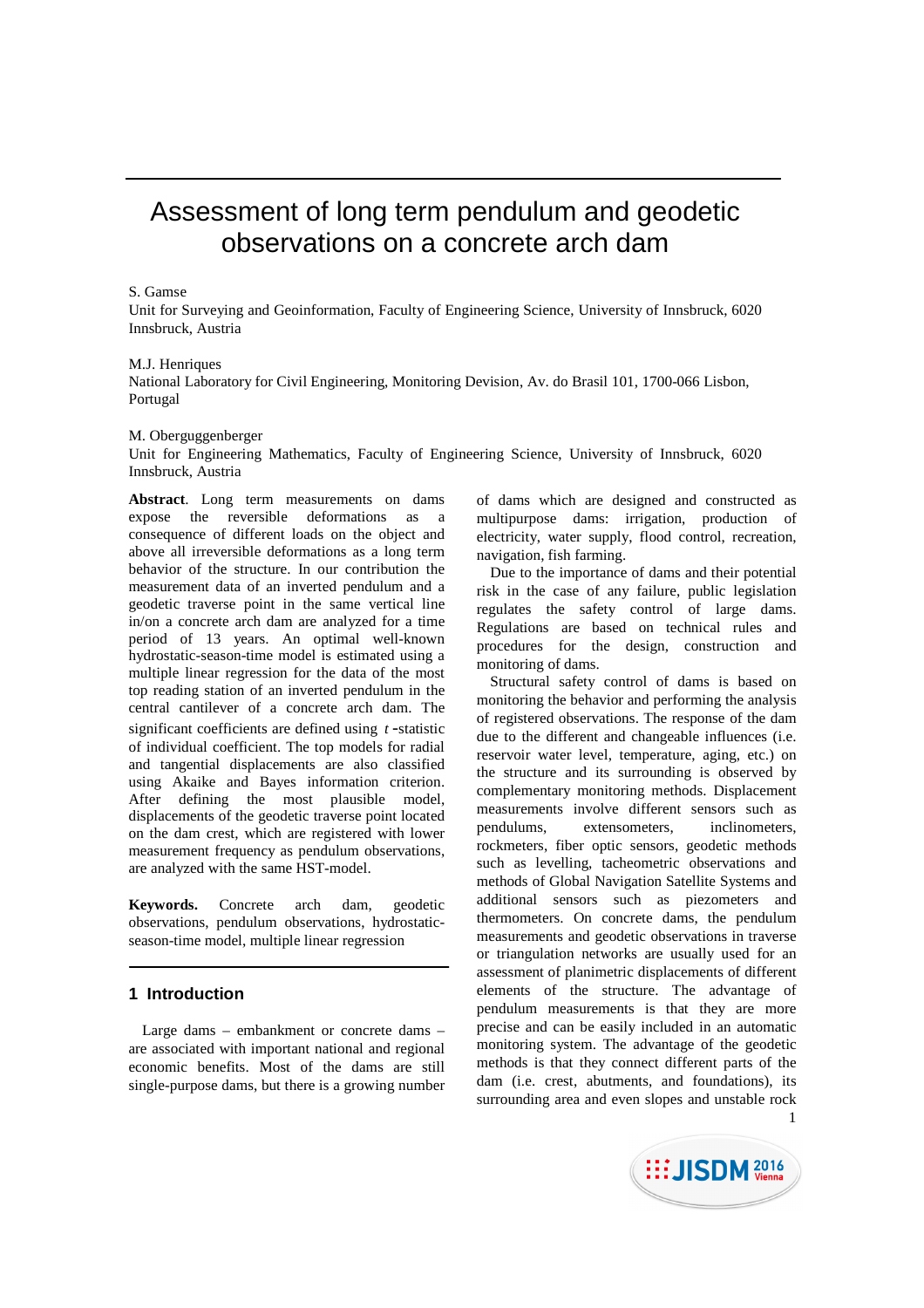masses along the water reservoir, Rüger (2006). The geodetic observations are more expansive, therefore the measurement campaigns are less frequent, usually once or twice a year. In recent years, as a result of modern electronic and automatic tacheometers and a radical development on telecommunications, the importance of geodetic observations as a part of automatic and continuous monitoring systems is increasing.

For an assessment of measured values, captured by different sensors and methods, different analysis methods can be used. The main intention of the dam safety control is to compare the actual response of the structure, measured by different sensors, with the predictions of the estimated mathematical model, with the aim of an early detecting of anomalies and preventing failures, Salazar et al. (2015). The main influences on a concrete dam are the reservoir water level, temperature of water and air as reversible deformations and aging as irreversible deformations. The main three influences can be decomposed using a well-known statistical hydrostatic-season-time (HST) model.

In our contribution we analyzed the measurement data of Alqueva dam, a concrete arch dam. The measurement data at the most top reading station of a pendulum, which is installed in the central cantilever of the dam, are used to define the optimal HST-model. The unknown coefficients of the model are estimated using a multiple linear regression (MLR). Further, the differences between displacements of a geodetic point located on the dam crest and predicted radial and tangential values of the estimated HST-model at the same time epoch are analyzed.

### **2 Hydrostatic-Season-Time Model**

The HST-model is a statistical/empirical model, which is based on the previous monitoring measurements of the dam behavior. It was first proposed in 1958 and has since been widely used for data analysis of concrete dams. Different models, which can be used for an analysis of the dam response to external forces, are described in Swiss Committee on Dams (2003).

For modelling of the water level influence,  $H_i$ , the polynomial function up to 4-th degree is used, Bonelli et al., 2016:

$$
H_i = a_1 \cdot h_i + a_2 \cdot h_i^2 + a_3 \cdot h_i^3 + a_4 \cdot h_i^4 , \quad (1)
$$

with a relative water level  $h_i$ :

$$
h_i = \frac{h_{\text{max}} - h(t_i)}{h_{\text{max}} - h_{\text{min}}},
$$
 (2)

 $h_{\text{max}}$  maximal and  $h_{\text{min}}$  minimal water level in  $[m]$ and  $t_i$ :  $i = 0,1,2,...,N$  time step of observations.

The thermal effects,  $S_i$ , which expose seasonal variations, are modeled by a linear combination of sinusoidal functions, Swiss Committee on Dams (2003):

$$
S_i = b_1 \cdot \sin(\omega_a \cdot t_i) + b_2 \cdot \cos(\omega_a \cdot t_i) + \dots
$$
  
 
$$
\dots + b_3 \cdot \sin(2 \cdot \omega_a \cdot t_i) + b_4 \cdot \cos(2 \cdot \omega_a \cdot t_i), \quad (3)
$$

with an annual pulsation  $\omega_a = 2\pi/\Delta t_a$  and  $\Delta t_a$  = 365,25 *days* for one year period with daily data.

For modeling of irreversible deformations as a consequence of a time influence, strictly monotone functions are proposed. In our computations, we used a linear term, a positive and a negative exponential function as suggested by Bonelli et al. (2016):

$$
T_i = c_1 \cdot \tau_i + c_2 \cdot e^{\tau_i} + c_3 \cdot e^{-\tau_i}, \tag{4}
$$

with reduced time  $\tau_i$  during the analyzed period  $[t_0, t_N]$ ,  $\tau_i = (t_i - t_0) / (t_N - t_0)$ .

The HST-model can be written for a time step *<sup>i</sup> t* as:

$$
y_i = a_0 + H_i + S_i + T_i + \varepsilon_i, \qquad (5)
$$

with a constant term  $a_0$  and an error term  $\varepsilon_i$ (residuals), including measurement and modeling errors.

The unknown 12 parameters of the HST model can be estimated by a MLR. The most widely used technique of fitting the model to the data is the method of least squares, which minimizes the sum of residual squares,

$$
\sum_{i=1}^{N} \varepsilon_i^2 \to \min , \qquad (6)
$$

where *N* is the size of measured data. We refer to Montgomery et al. (2012) for more details on linear regression analysis. The most difficult task or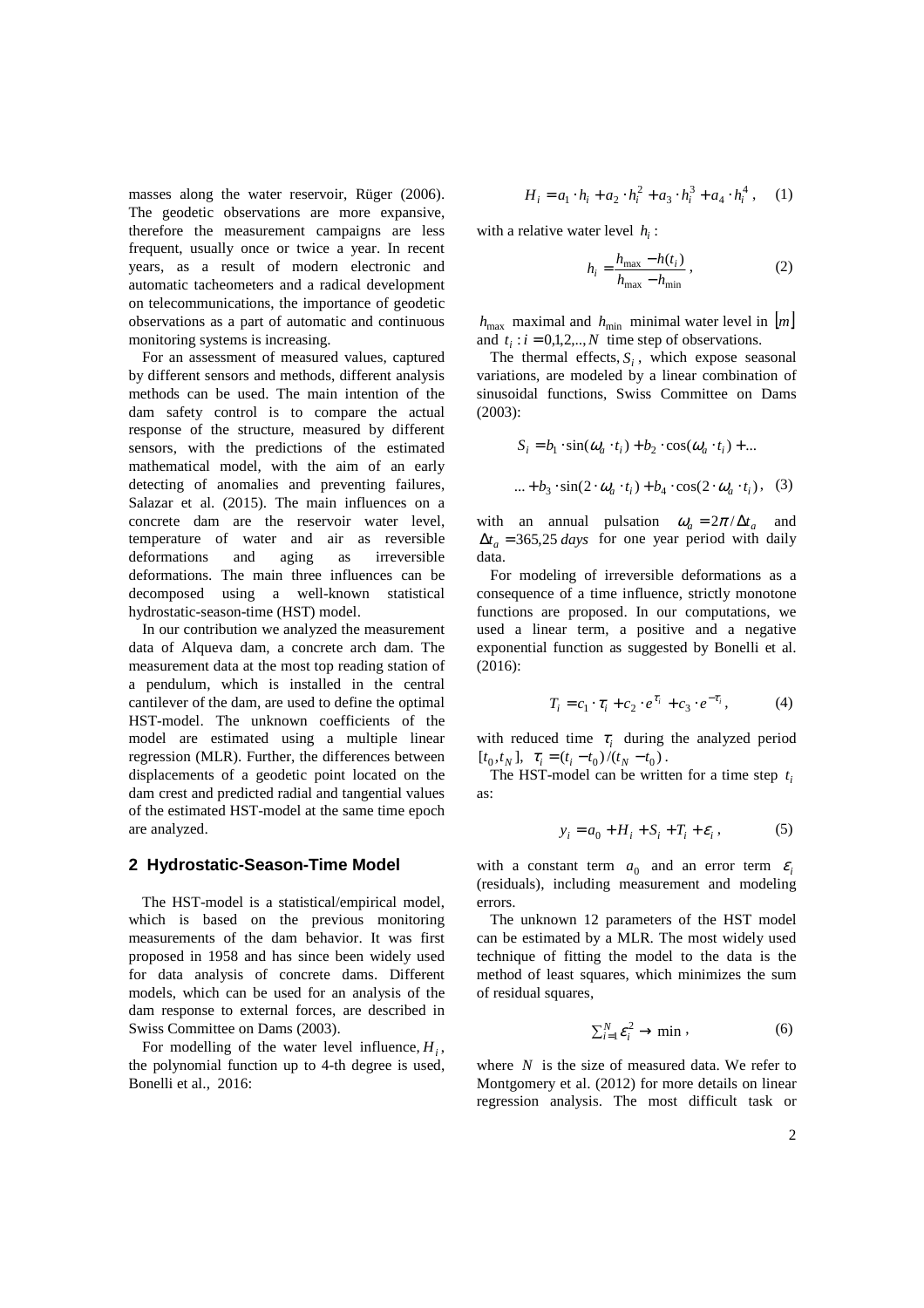challenge of the MLR is the selection of significant coefficients. In this process different methods can be used: backwards elimination, forward search or step-wise selection. In an iterative process, values of different statistical parameters are observed, such as multiple coefficient of determination,  $R^2$ , residual mean square error, *MS<sup>E</sup>* , *t* -statistical test of significance of individual regression coefficients.

### **3 Data Description**

In numerical evaluations, the monitoring data of the Alqueva dam, Figure 1, are processed. It is located on the Guadiana river and is designed as a multipurpose dam for irrigation, water supply, electric power generation and outdoor/touristic activities in Alentejo region, in south Portugal. The main structure is a concrete arch dam, with a maximum height of 96 m and a crest length of 458 m. Its hydrological basin has an area of 48,500 km<sup>2</sup>. The dam was built between 1998 and 2002. The first filling of the reservoir begun in February 2002. In January 2010 the lake was filled to the planned level (full storage water level at an elevation 152 m, Figure 2), with a surface area of the reservoir of  $250 \text{ km}^2$ .

The installation of the monitoring equipment and the safety control of the main structure were carried out during the construction according to the monitoring plan - LNEC (1997). The plan includes the safety procedures to be followed during different periods of the dam maintenance, according to the Portuguese regulations – RSB (2007). The plan was complemented by different technical plans, including the one with requirements according to the geodetic monitoring of the dam LNEC (2000, 2001a, 2001b), Tavares de Castro and Henriques (2008).

For measuring planimetric displacements of the dam, eight pendulums were installed. Additionally, geodetic pillars, included in two traverse networks, were constructed on the dam.

# **3.1 Inverted Pendulum System and Geodetic Monitoring System**

In Alqueva dam eight inverted pendulums, which have a fixed end at the lower point of the system (in the stiff rock beneath the structure), are installed. Absolute displacements of points at several reading stations located along the steel wire in inspection galleries are measured in radial (orthogonal to the



**Fig. 1** Downstream face of Alqueva dam. Source: https://en.wikipedia.org/wiki/Alqueva\_Dam .

downstream face of the block) and tangential (parallel to the downstream face) direction. The sensor readings are done manually; with weekly periodicity in the first years and reduced to one or two readings per month after the year 2005.

To control horizontal displacements, the geodetic monitoring system includes two traverse networks: one along the dam crest (height 154 m) and another in the horizontal inspection gallery number 4, (height 85 m). The points of the traverse network along the dam crest are materialized by concrete pillars with a forced centering. The geodetic campaigns were undertaken twice a year in the first years and once a year after 2006, Tavares de Castro and Henriques (2008).

In the paper, the measured data at the most top reading station of the pendulum FP4 installed in the central cantilever (middle of the dam) are analyzed.

The eight geodetic points (object points) of the traverse network along the dam crest are placed in a vertical line of each pendulum. In the paper, the geodetic point P4, located on the dam crest in a vertical line of the pendulum FP4 is analyzed. For geodetic observations of horizontal angles and distances, a motorized tacheometer TCA2003 Leica Geosystems, with an automatic target recognition, and precision prisms of the same manufacturer are used, Tavares de Castro and Henriques (2008).

Measured temperatures of the thermometer T64, installed at the level 141 m, in the middle of the central cantilever, between the highest and the second gallery, are plotted in Figure 3.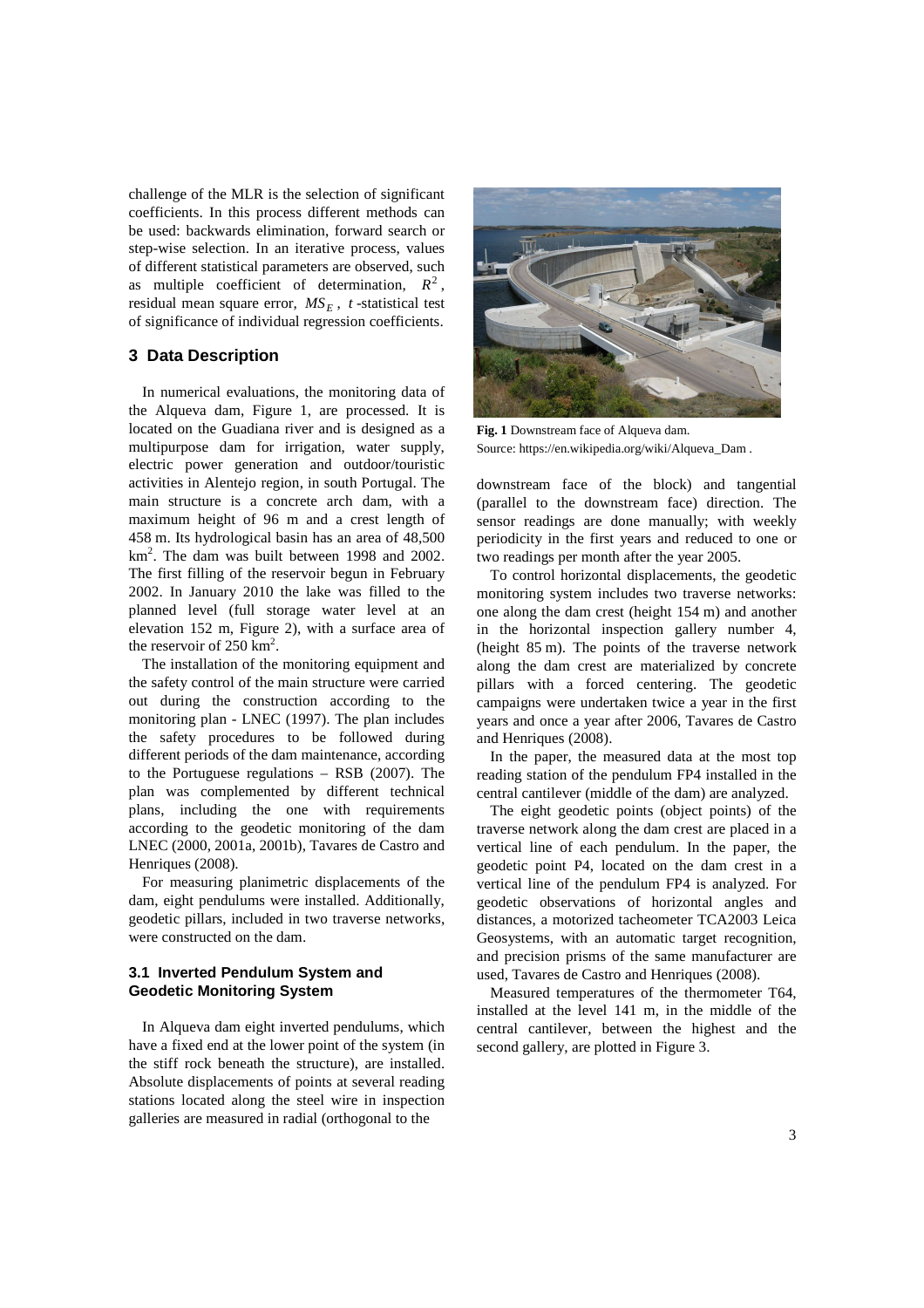## **3.2 Statistical Analysis**

In our work we performed following analyses:

- estimation of an optimal HST-model for planimetric – radial and tangential displacements at the most top reading station of the FP4 pendulum, situated in the highest gallery, at height 148 m;
- statistical evaluation of the model using coefficient of multiple determination  $R^2$ residual mean square error, *MS<sup>E</sup>* , *t* -statistic of individual coefficients, AIC and BIC information criterion;
- analysis of displacements of the geodetic point P4 on the dam crest, in the vertical profile of the pendulum FP4, using the estimated model.

The numerical and graphical results are given for both directions. In the radial direction, the hydrostatic load and the influence of water (and air) temperature, modeled with trigonometric functions, are more significant.

## **4 Analysis of Displacements**

In the iterative process of defining the optimal HST-model for radial and tangential displacements on the pendulum data, we used backwards elimination. In the first step, all 12 coefficients are included. In further iterative procedure, the *t* statistic of individual coefficients, Montgomery et al. (2012):

$$
t_0 = \frac{\hat{\beta}_j}{\sqrt{\hat{\sigma}^2 \cdot C_{jj}}} \quad , \tag{7}
$$

is used as a main criterion of an individual coefficient exclusion. If  $|t_0| > t_{\alpha/2, N-k-1}$ , the coefficient  $\beta_j$  is significant at significance level  $\alpha$ and should be included into the model. *k* is a number of coefficients included in the model. Variance of the individual regression coefficient  $\beta_j$  is computed as:  $V(\tilde{\beta}_j) = \hat{\sigma}^2 \cdot C_{jj}$ , with  $C_{jj} = ((\mathbf{X}^T \cdot \mathbf{X})^{-1})_{jj}$ , and  $\hat{\sigma}$  calculated using equation (10). In the iterative procedure, further statistical parameters, such as multiple coefficient of determination,  $R^2$ , and residual mean square error,  $MS_E$ , and its root value were observed, which are not sufficient criteria for the model validation. The accuracy measures such as  $R^2$  and  $(R)MS_E$  always tend to the optimal model with







**Fig. 3** Temperature at thermometer T64 [°].

more free parameters, which can lead to over-fitted model. In this case significant residuals or significant influences can be overlooked, because the identified model depends too much on the details of the data, and the noise in the data has an important role in the data fitting. An optimal model should fit the data well and remain sensitive/robust to outliers, i.e. measurement errors and modelled errors, Yuen (2010). The results of proposed optimal model are given in Table 1.

Additionally, all possible models, i.e.  $2^{12-1} - 1$ , were classified according to Akaike (AIC) and Bayesian (BIC) information criterion, Yuen (2010):

$$
AIC = \ln L - k \tag{8}
$$

$$
BIC = \ln L - \frac{1}{2} \cdot k \cdot \ln k \tag{9}
$$

with the likelihood function *L* for the model. Both two criteria include an additional term, which penalizes complicated models, where the penalty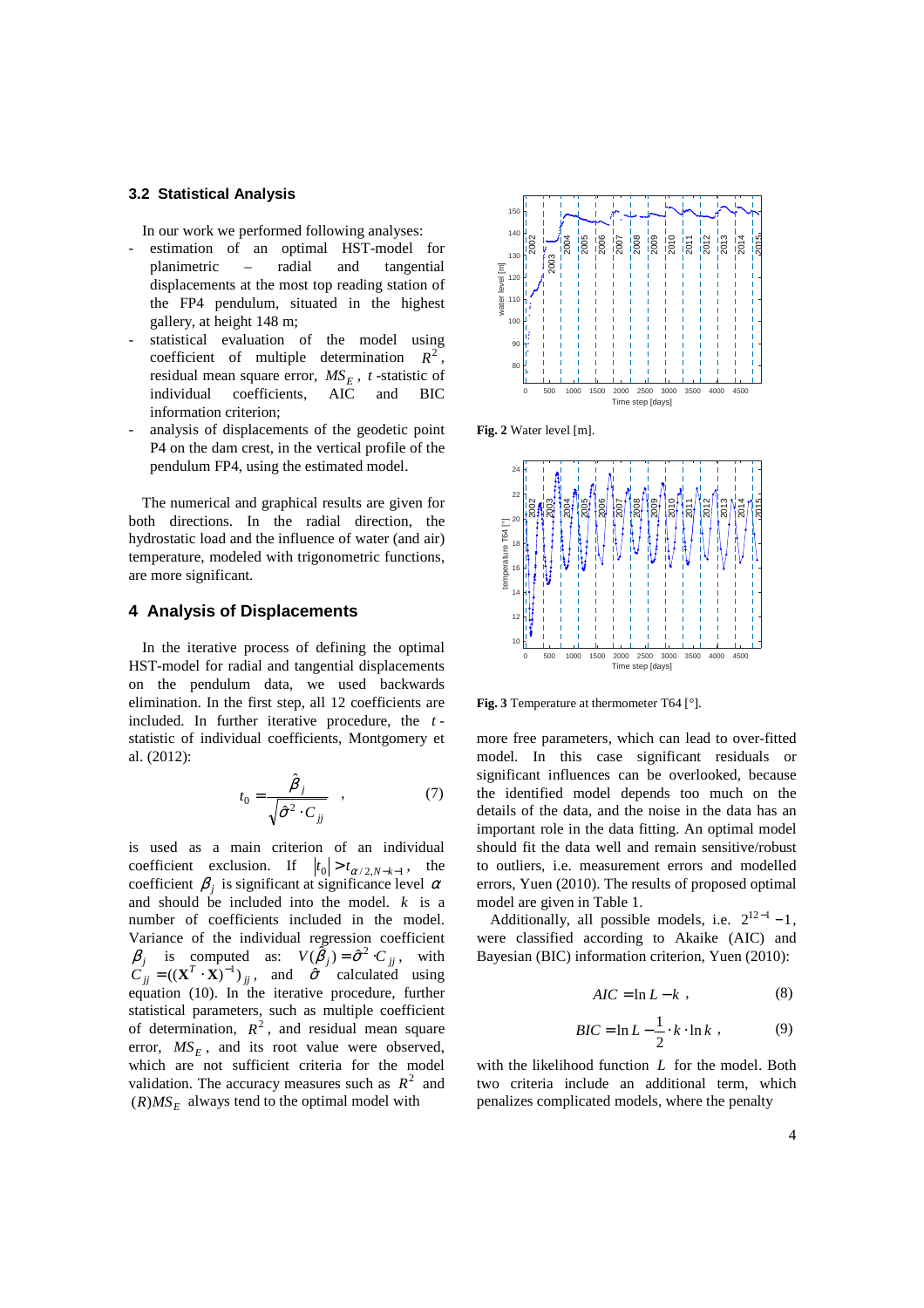term is larger in BIC than in AIC.

The optimal model estimated by using the *t* statistic of individual coefficients is the  $1<sup>st</sup>$  top model for radial and  $2<sup>nd</sup>$  top for tangential displacements according to AIC and BIC respectively. Exclusion of additional coefficients from the top models, selected using AIC and BIC, should be further analyzed by testing future predictions of the dam behavior.

**Table 1.** Parameters of proposed optimal HST-model for radial and tangential displacements for pendulum data

| coefficient                 | radial    | tangential |
|-----------------------------|-----------|------------|
| $a_0$                       | $-28.89$  | 10.74      |
| a <sub>1</sub>              | 97.30     | $-3.87$    |
| a <sub>2</sub>              | $-231.69$ |            |
| $a_3$                       | 140.99    | 15.10      |
| $a_4$                       |           | $-11.97$   |
| $b_{1}$                     | $-8.42$   | $-0.16$    |
| $b_{2}$                     | $-3.33$   | $-0.04$    |
| $b_3$                       | 0.35      | 0.03       |
| $b_{\scriptscriptstyle{A}}$ | $-0.54$   |            |
| $c_{1}$                     | $-36.22$  | $-20.42$   |
| c <sub>2</sub>              | 11.69     | 5.99       |
| c <sub>3</sub>              |           | $-15.84$   |
| $RMS_E$ [mm]                | 1.21      | 0.176      |
| R                           | 0.987     | 0.595      |

In Figure 4 and Figure 5 estimated parameters (blue dots) with standard deviations (brackets) and confidence intervals (red stars), computed for a 95% -confidence level, are plotted for radial and tangential displacement.

In Figure 6 and Figure 7 residuals of radial and tangential displacements with *d* and 2 ⋅ *d* limit bound are plotted. The standard deviation of residuals converges to 1.2 mm for radial and to 0.2 mm for tangential direction. Residuals which are considerably larger in absolute value than the others indicate potential outliers. The limit bound *d* is usually a multiple of standard deviation  $\hat{\sigma}$ , computed for some reference period as, Swiss Committee on Dams (2003):

$$
\hat{\sigma} = \sqrt{(\varepsilon_1^2 + \varepsilon_2^2 + ... + \varepsilon_N^2)/(N - k - 1)} \ . \ (10)
$$

The computed *d* -bounds are 1.2 mm and to 0.2 mm for radial and tangential direction. In both directions there are residuals, which can expose outliers. On average, the residuals confirm a good coincidence of the proposed estimated model with the measured data.



**Fig. 4** Estimated parameters (blue dots), standard deviations (brackets) and confidence intervals (red stars): radial displacements.



**Fig.5** Estimated parameters (blue dots), standard deviations (brackets) and confidence intervals (red stars): tangential displacements.



**Fig. 6** Residuals (blue bars/dots) with  $d$  and  $2 \cdot d$  limit bound (red dashed lines): radial displacements.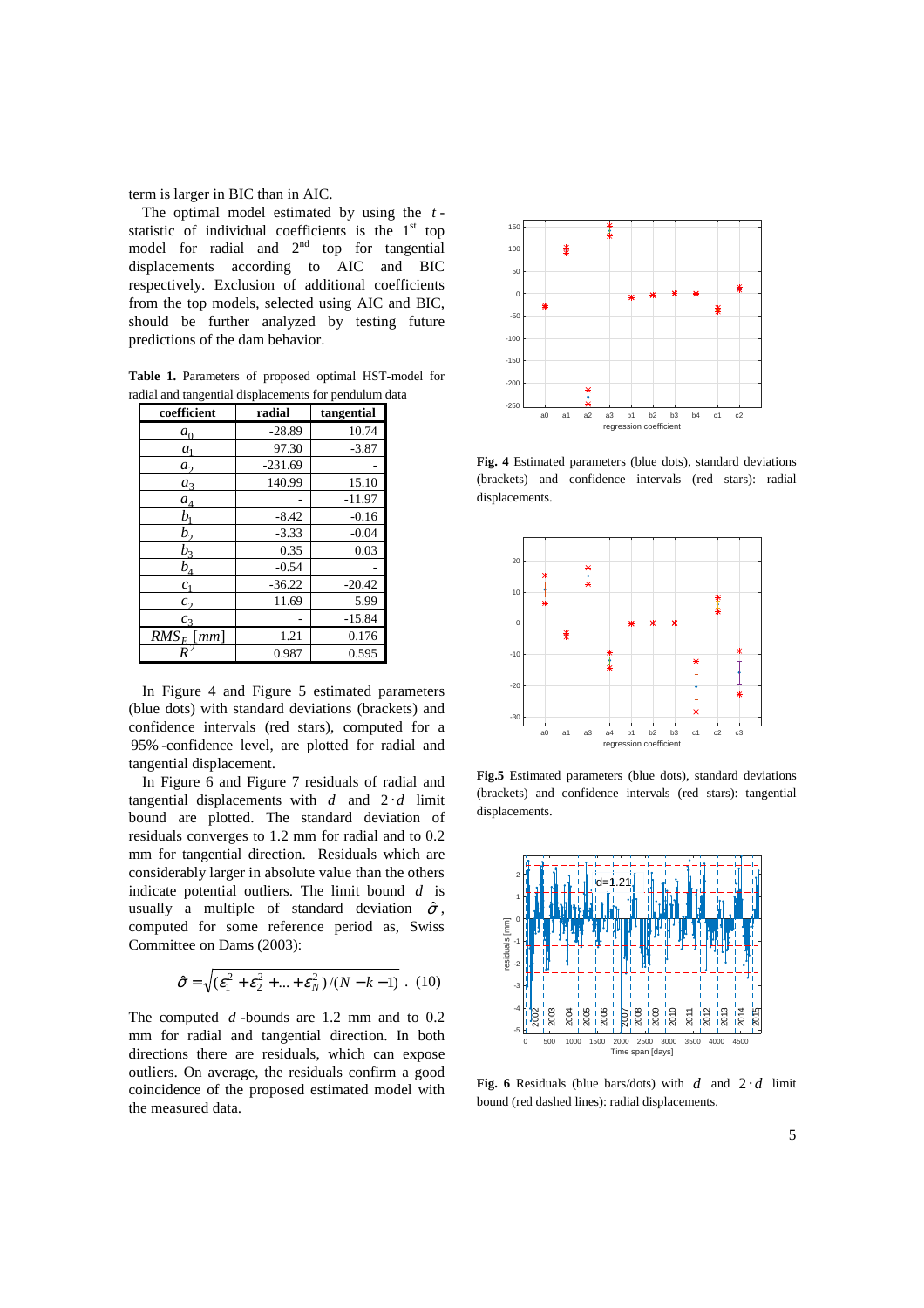

**Fig. 7** Residuals (blue bars/dots) with  $d$  and  $2 \cdot d$  limit bound (red dashed lines): tangential displacements.

With the proposed optimal HST-model, the decomposed influences – hydrostatic, temperature and time influence can be computed. They are plotted in Figure 8 and Figure 9.

The displacements, measured with the pendulum at the most top reading station, were compared with displacements of the geodetic pillar on the dam crest. With the proposed optimal HST-model, the predicted values of radial and tangential displacements were computed for the time epochs of geodetic campaigns. The frequency of geodetic observations in the first years was twice a year and since 2006 reduced to once a year. The reduced number of geodetic campaigns carried out until May 2015 does not enable the computation of the HST-model for the measured displacements of the geodetic pillar. Therefor the differences were analyzed with the HST-model estimated for pendulum data. The differences are plotted in Figure 10 and Figure 11 and amounts up to 8 mm in radial and 1 mm in tangential direction.

In Figure 12 and Figure 13, the results are presented graphically. For each direction, radial and tangential displacements, the predicted values, computed with the proposed optimal HST-model with the 95% -confidence interval, measured values, captured with a pendulum and with geodetic measurements in a traverse network, are plotted.



**Fig. 8** Estimated hydrostatic (top), temperature (middle) and time (bottom) influence: radial displacements.



**Fig. 9** Estimated hydrostatic (top), temperature (middle) and time (bottom) influence: tangential displacements.



Fig. 10 Differences between predicted displacements, computed with proposed optimal HST-model, and measured displacements of geodetic point: radial displacements.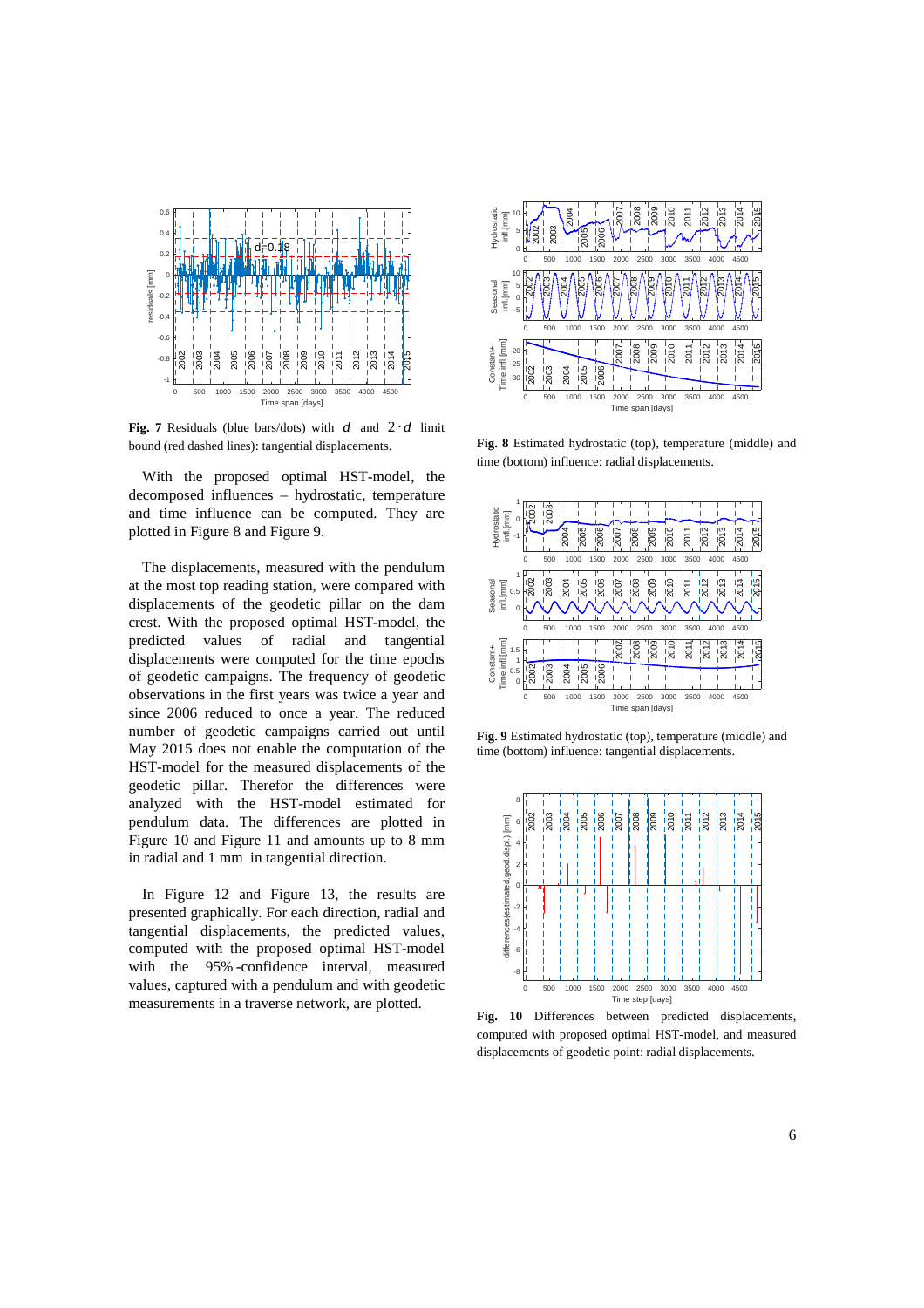

**Fig. 11** Differences between predicted displacements, computed with proposed optimal HST-model, and measured displacements of geodetic point: tangential displacements.

#### **5 Conclusions**

One of the main intentions of the work is to compare displacements, measured by geodetic methods, with the pendulum data.

For the pendulum data (displacements in radial and tangential direction measured at the most top reading station), the optimal HST-model is computed using MLR and *t* -statistic as the main criterion for the coefficient exclusion. For both directions, the proposed optimal models include 10 coefficients. For further exclusion of coefficients, as proposed/computed for top-models using AIC and BIC criterion, further validations should be done, especially tests on future predicted displacements.

 The coincidence of the displacement captured with the pendulum and geodetic measurements is in the range of 1 mm in tangential direction and less than 1 cm in radial direction. In tangential direction there are differences with the same sign and increasing values since 2012.

The possible correlations of displacement differences and displacements, measured with geodetic observations, with the air temperature could be analyzed. Possible reason for bigger differences in radial direction can be due to a fact that the geodetic pillar (at elevation 154 m) is 6 m above the first inspection gallery (at elevation 148 m), where the most top reading station of each pendulum is located.

The same analysis could be done for other pendulum data and geodetic pillars on the dam crest.

In future work the hydrostatic-temperature-time model, as proposed in Mata et al. (2014), could be implemented.

# **References**

- Bonelli, S., R. Tourment, H. Felix (accessed on 2016). Analysis of earthdam monitoring data. Cemagref, France. https://www.researchgate.net/publication/228744938\_Anal ysis\_of\_earthdam\_monitoring\_data (accessed on 5.1.2016).
- LNEC (1997). Observation plan of Alqueva scheme. Dam, foundation, surrounding rock mass, reservoir and appurtenant works (in Portuguese). *Internal report, LNEC, Lisbon.*
- LNEC (2000). Alqueva Scheme: Preliminary Plan of the Geodetic Observation System (in Portuguese). *Internal report, LNEC, Lisbon.*
- LNEC (2001a). Alqueva Scheme: Note on the Geodetic Observation System. (in Portuguese). *Internal report, LNEC, Lisbon.*
- LNEC (2001b). Alqueva Scheme: The Precision Traverse on the Crest of the Dam. (in Portuguese). *Internal report, LNEC, Lisbon.*
- Mata, J., A.T. de Castro, J.S. da Costa (2014). Constructing Statistical Models for Arch Dam Deformation. *Structural Control and Health Monitoring*, 21, pp. 423-437. Doi: 10.1002/stc.1575.
- Montgomery, D.C, E.A. Peck, G.G. Vining (2012). Introduction to linear regression analysis. John Wiley & Sons, Inc.
- RSB (2007). Regulation for safety of dams. (in Portuguese). *Decree-law n.º 344/2007*.
- Rüger, J.M. (2006). Overview of Geodetic Deformation Measurements of Dams. ANCOLD Conference. Nov. 19- 22, 2006. Manly, Sydney. Available online http://www.gmat.unsw.edu.au/snap/publications/rueger 2006a.pdf (accessed on 12.10.2014).
- Salazar, F., M.A. Toledo, E. Onate, R. Morán (2015). An Empirical Comparison of Machine Learning Techniques for Dam Behaviour Modelling. *Structural Safety*, 56, pp. 9- 17. Doi: 10.1016/j.strusafe.2015.05.001.
- Swiss Committee on Dams (2003). Arbeitsgruppe Numerische Methoden in der Analyse des Verhaltens von Talsperren. *Analysemethoden für die Vorhersage und Kontrolle des Verhaltens von Talsperren*. http://www.swissdams.ch/index.php/de/ (accessed on 15.6.2015).
- Tavares de Castro, A., M.J. Henriques (2008). Monitoring planimetric displacements in concrete dams. 13-th FIG Symposium on Deformation Measurement and Analysis. LNEC, May 12-15, 2008. Lisbon, Portugal.
- Yuen, K. (2010). Bayesian methods for structural dynamics and civil engineering. John Wiley & Sons (Asia) Pte Ltd.